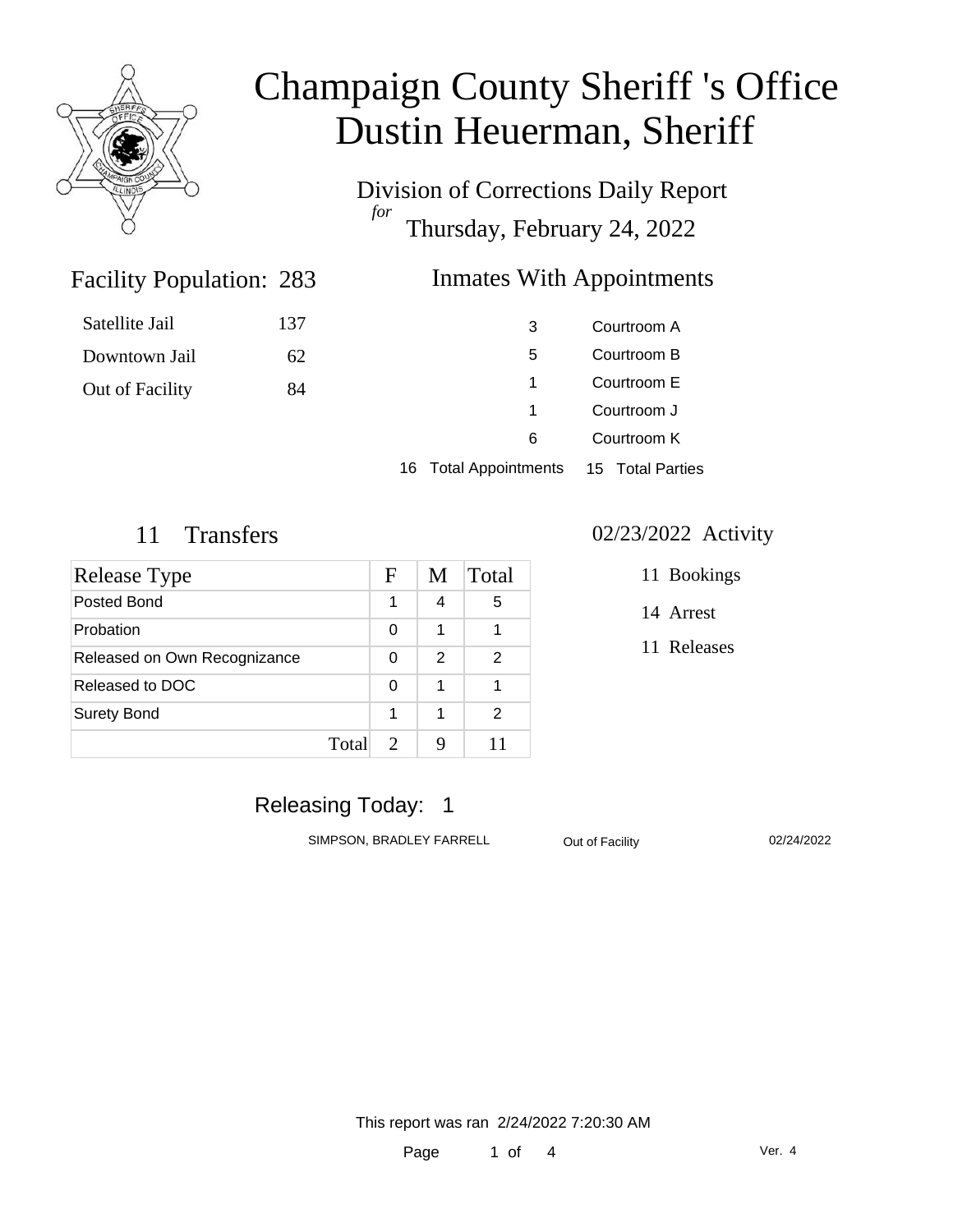

# Champaign County Sheriff 's Office Dustin Heuerman, Sheriff

Division of Corrections Daily Report *for* Thursday, February 24, 2022

### Custody Status Count

- Direct Criminal Contempt 1
- Electronic Home Dentention 14
	- Felony Arraignment 3
	- Felony Pre-Sentence 7
		- Felony Pre-Trial 213
	- Felony Pre-Trial DUI 3
	- Felony Sentenced CCSO 9
	- Felony Sentenced IDOC 20
	- Misdemeanor Arraignment 3
		- Misdemeanor Pre-Trial 4
			- Petition to Revoke 2
			- Remanded to DHS 4
				- Total 283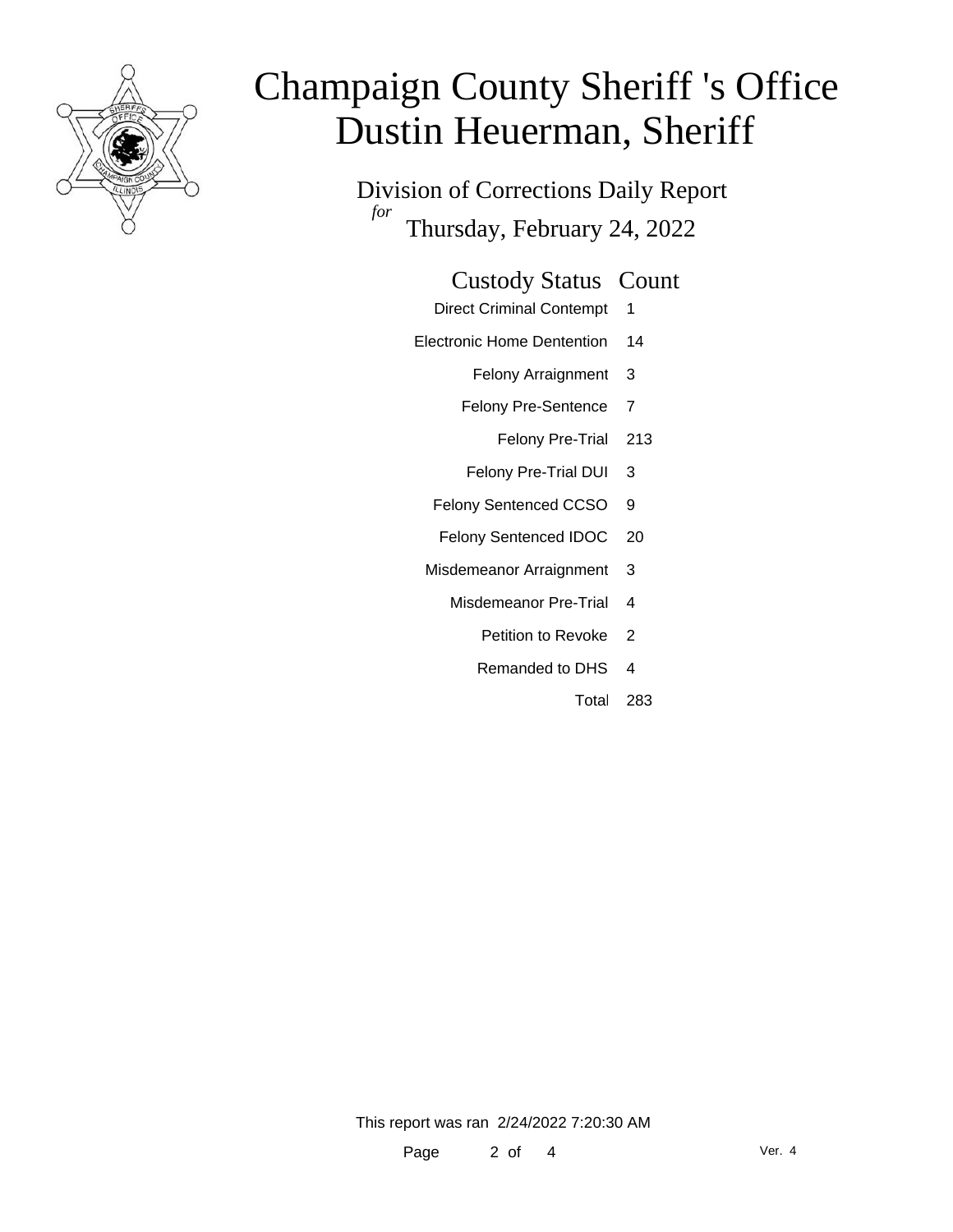

# Champaign County Sheriff 's Office Dustin Heuerman, Sheriff

Division of Corrections Daily Report *for* Thursday, February 24, 2022

### Inmates With Appointments

| Jailing Party Name                             | Location    | Number of Records / Node |
|------------------------------------------------|-------------|--------------------------|
| ACKERMAN, CODY JAMES                           | Courtroom B | 1 / Downtown Jail        |
| <b>BRUCKER, RYAN MICHAEL</b>                   | Courtroom K | 1 / Satellite Jail       |
| <b>BUTLER, TAMYRA COSHAWN</b>                  | Courtroom K | 1 / Satellite Jail       |
| CONERLY, KIN JOSEPH                            | Courtroom B | 1 / Satellite Jail       |
| CRAIG, DAVUCCI DAVION                          | Courtroom K | 1 / Satellite Jail       |
| CRISTOBAL-MATEO, CRISTOBAL                     | Courtroom A | 2 / Satellite Jail       |
| <b>GREER, CONNOR JAY</b>                       | Courtroom B | 1 / Satellite Jail       |
| HERNANDEZ-LOPEZ, ERNESTO                       | Courtroom B | 1 / Satellite Jail       |
| KING, JULIUS EMANUEL                           | Courtroom J | 1 / Downtown Jail        |
| LEVIN, DANIEL DAVID                            | Courtroom E | 1 / Satellite Jail       |
| LOVELESS, DUSTIN DEE                           | Courtroom B | 1 / Satellite Jail       |
| MATTHEWS, CHRISTIAN ANTHONY<br><b>FRANKLIN</b> | Courtroom K | 1 / Satellite Jail       |
| MERRELL-SUTHERLAND, ALICIA M                   | Courtroom K | 1 / Satellite Jail       |
| TAYLOR, LONDON JAVON                           | Courtroom A | 1 / Downtown Jail        |
| ZAMORA, ELENA KATHLEEN                         | Courtroom K | 1 / Satellite Jail       |

### **Transfers**

| ADAMS, SULLIVAN RAY                      | Posted Bond                  | Satellite Jail |
|------------------------------------------|------------------------------|----------------|
| <b>BODIES, CHARLES DEANGELO</b>          | Released to DOC              | Satellite Jail |
| CHAPPLE, ARZELLE DEVON                   | Released on Own Recognizance | Satellite Jail |
| DAVIS, MICHAEL CARREY                    | Released on Own Recognizance | Satellite Jail |
| HARRIS-MINER, NICHOLAS<br>QUENTIN-MONTEL | Posted Bond                  | Satellite Jail |
| <b>IVEY, JACOB QUENTIN</b>               | Posted Bond                  | Satellite Jail |
| JORDAN, BRIAN RASHEED                    | Posted Bond                  | Satellite Jail |
| LYONS, DAVID SALVESTER                   | <b>Surety Bond</b>           | Satellite Jail |
|                                          |                              |                |